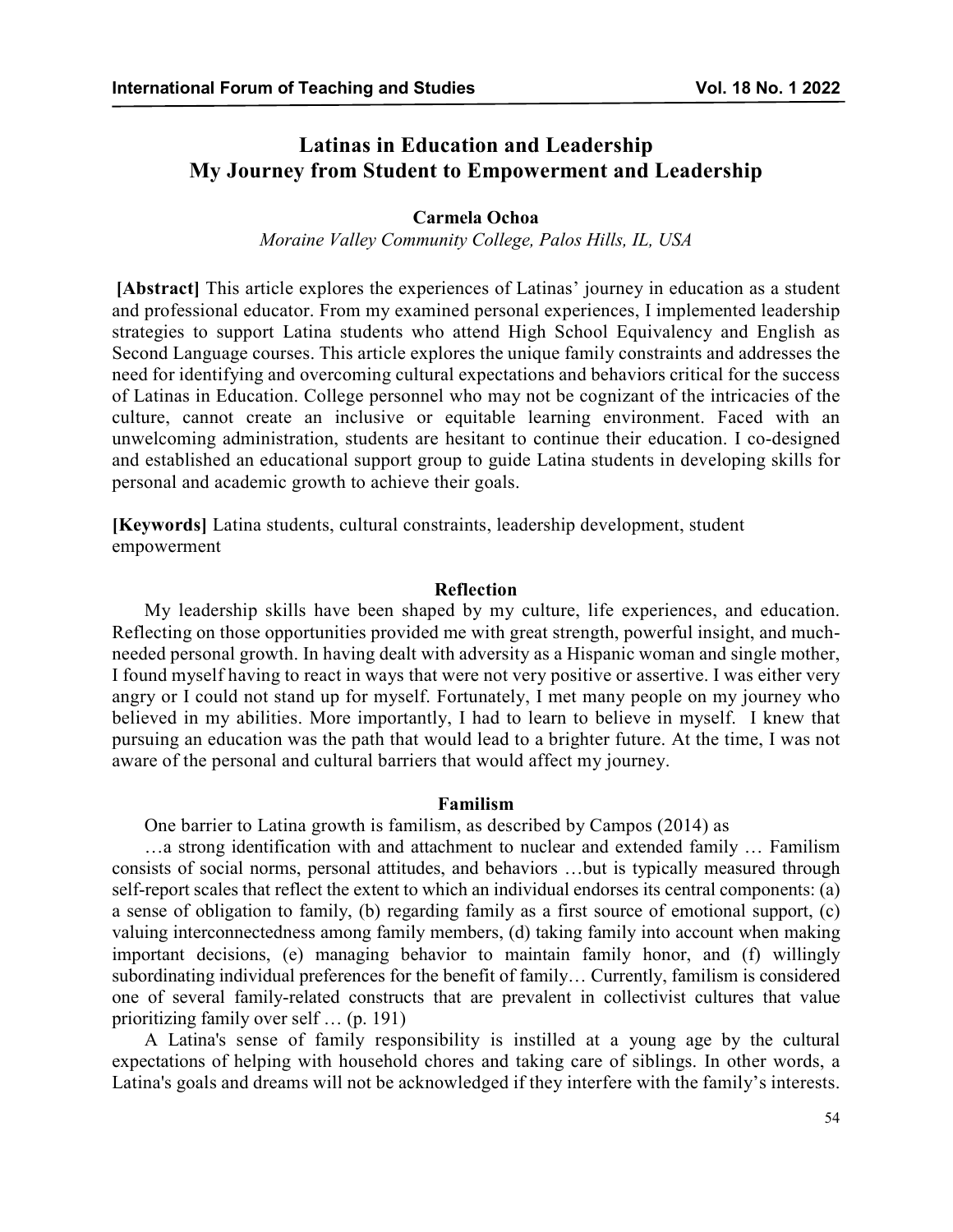This sense of family is not conducive to shaping a young girl's future as it limits them to becoming a wife and mother.

#### **Cultural Role and Expectations**

As a Hispanic daughter, my role at home centered on homemaking skills that would take care of a future husband and children. Mexican girls are raised to be passive and not talk back to their parents or brothers. "The gender stereotypes introduced in childhood are reinforced throughout our lives and become self-fulfilling prophecies." (Sandberg, 21) At the age of eighteen, I married and had two children within four years of marriage. After being married ten years, I divorced my husband and received sole custody of my children. Even though I was to receive child support, my ex-husband quit his job and never provided for his children. I refused to fall into the single mom stereotype that was depicted as living on welfare or having men subsidize my life. Life was very hard, there was bankruptcy, poverty, and not enough food to eat but I never wavered from doing it on my terms. After finding a full-time job close to home, I began the process to transform myself.

## **Gender Roles**

Two factors that prevent women from becoming outspoken and independent are machismo and marianismo. "The meaning of Machismo is male supremacy, emphasizing the man of the house not only as a father but also as a provider and protector. The Machismo value may influence Latino men to fulfill the traditionally patriarchal role. (Gomez Cervantes, p. 24) Unfortunately, women are viewed as subordinates, put on earth to do the bidding of men. The unrealistic expectations are difficult to live up to and women are expected to endure abuse, cheating, and financial deprivation. Women rarely have a role outside of their home; family activities with extended family and friends or attending church may be their only sources of socialization. The role of Marianismo emphasizes girls being good daughters and, once married, women being good wives and mothers. This role defines women following the example of the Virgin Mary by selfsacrifice for her children" (Gomez Cervantes, p. 24). Women are expected to bear the family burdens but not have a voice to disagree or speak up for their best interests. Strong-willed girls are told to behave, to be quiet, or be punished. The mental and emotional toll can be damaging and leads to relationship complications throughout life. In the classroom, Latinas do not contribute to the discussions and only speak when they are called on. This explains why females have problems in pursuing an education or a career, they have not been allowed to advocate for themselves.

## **Educational Journey**

In my 30s, I began pursuing an Associate Degree as I had been working at a community college. Tuition was free for employees, and I slowly began to accumulate credits to graduate. While taking classes, I was working in the Adult Basic Ed Department and felt a kinship with the adult students who were struggling with balancing family, work, and classes. This is how I discovered my passion for supporting adult learners. The more I spoke with students, I realized that the adult population was very different from the traditional students and unfortunately, invisible. At this point, I also became more aware of the Spanish GED students in our program, I assisted with class registrations and became their connection, they were able to voice their concerns about the program or seek out help. I noticed that there was not a system in place to specifically support them. After relaying the students' needs to the GED Coordinator, she did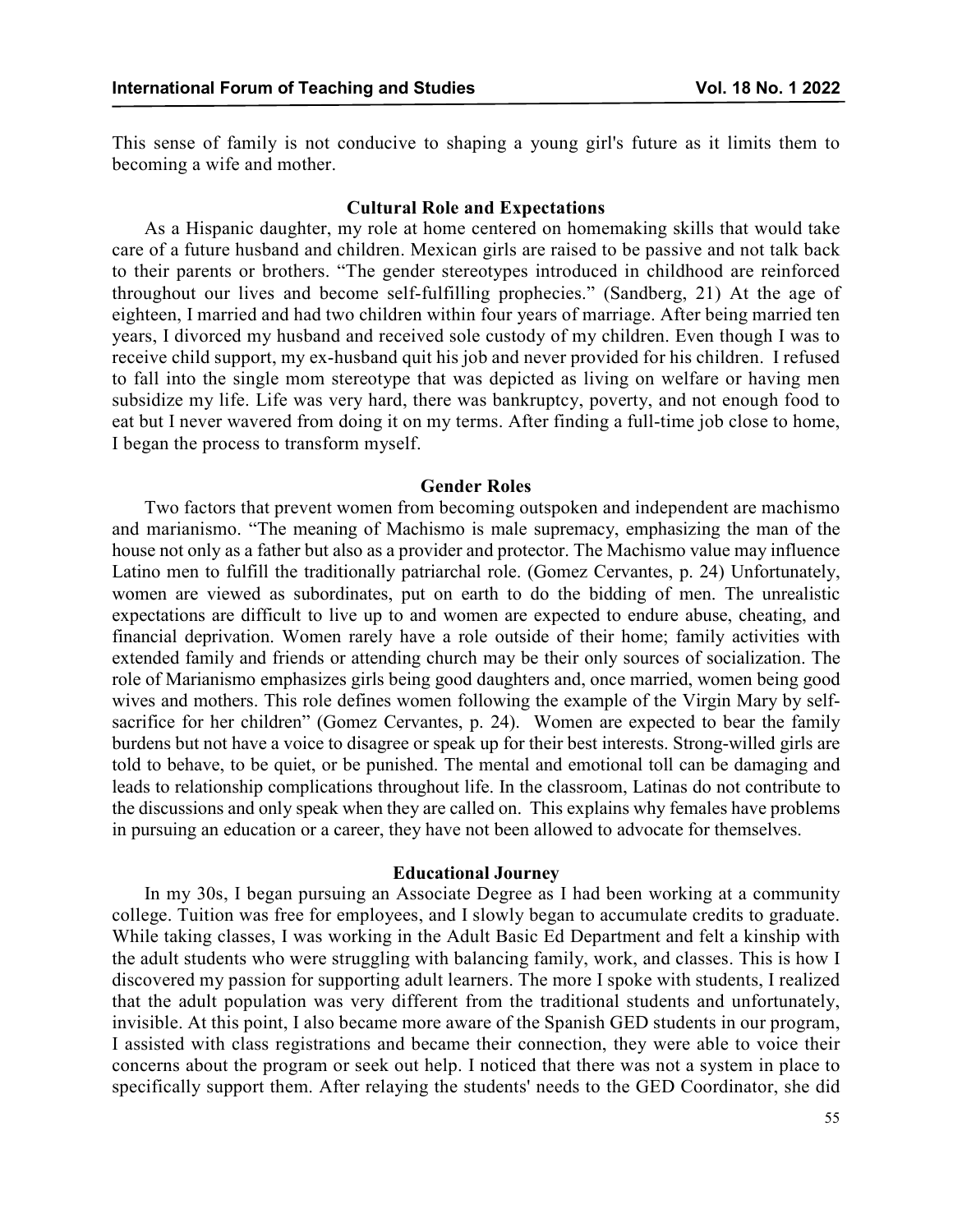not seem to be too concerned. I felt frustrated and angry since more could have been done for all students. "For many, the default way of defining racism and other forms of discrimination involves overt, intentional acts of individual meanness, exclusion, and unfair treatment" (Radd, p. 13). That type of behavior from an administrator deters students from seeking help and enrolling in classes.

#### **Discrimination**

The Chicano Movement in the 1960s highlighted the unfair treatment of Mexicans in the California school system as the excerpt describes, Schools in California were desegregated by the 1960s, but deep-rooted racism persisted. School was a difficult, painful experience for Mexican children, especially those who spoke little English. Anglo teachers often held Mexican students in low regard. Teachers, school administrators, and fellow students often treated Spanish-speaking children with contempt and poverty created further obstacles for Mexican immigrants (Chicano Movement, 2005). As Latinos settled into different areas of the United States-racism increased. Discrimination may not end but building the emotional capacity for Latinas to survive in hostile environments is important.

## **Education Leaders as Role Models**

Latinas face a lack of role models to who they can relate as women of color. Successful Latinas who have achieved education and career goals often move on to corporations and universities to work in higher-paying positions. While females may have a supportive white instructor, they may not understand family dynamics or their experiences. "Latino/a students may lack not only resources that would best represent their culture in school but also mentors and role models who would encourage them to continue with their education" (Gomez Cervantes, p. 26.)

## **Patriarchy in Education**

As Latinas pursue non-traditional careers, a patriarchal society still exists for women in school systems. The teachers interact differently with girls and boys in the classroom, giving boys the more challenging problems and identifying them as trouble-makers. This brings boys more attention from the teachers, in comparison to viewing girls as quiet and passive, resulting in girls not having the same opportunities to participate in class (Ballantine and Spade 2008; Kimmel 2008). Latinas face a harsh reality when aiming to obtain higher education and then a professional career resulting from an educational system that is not cooperative and encouraging…. (Gomez Cervantes, 2010, p. 32)

Latinas can be discouraged from attending classes based on their gender in non-traditional occupations. Women who are enrolled in welding or auto mechanics face, described by Patterson (2016) in the following way,

…feelings of isolation, and imposition of gender roles and expectations onto the students…Through several rounds of classroom observations, instructors and curricula established the content material as a "male domain," using masculine forms of communication and cultivating an environment of male dominance. The same study identifies that this curricula/instructional style contributed to female students' sense of isolation and feelings of being out-of-place. (p. 3).

While I was attending junior college, Hispanics were the largest minority on-campus, yet they were invisible. The administration did not take any steps to research how to retain or assist them with their education. The cultural climate was unwelcoming, in one of my classes, the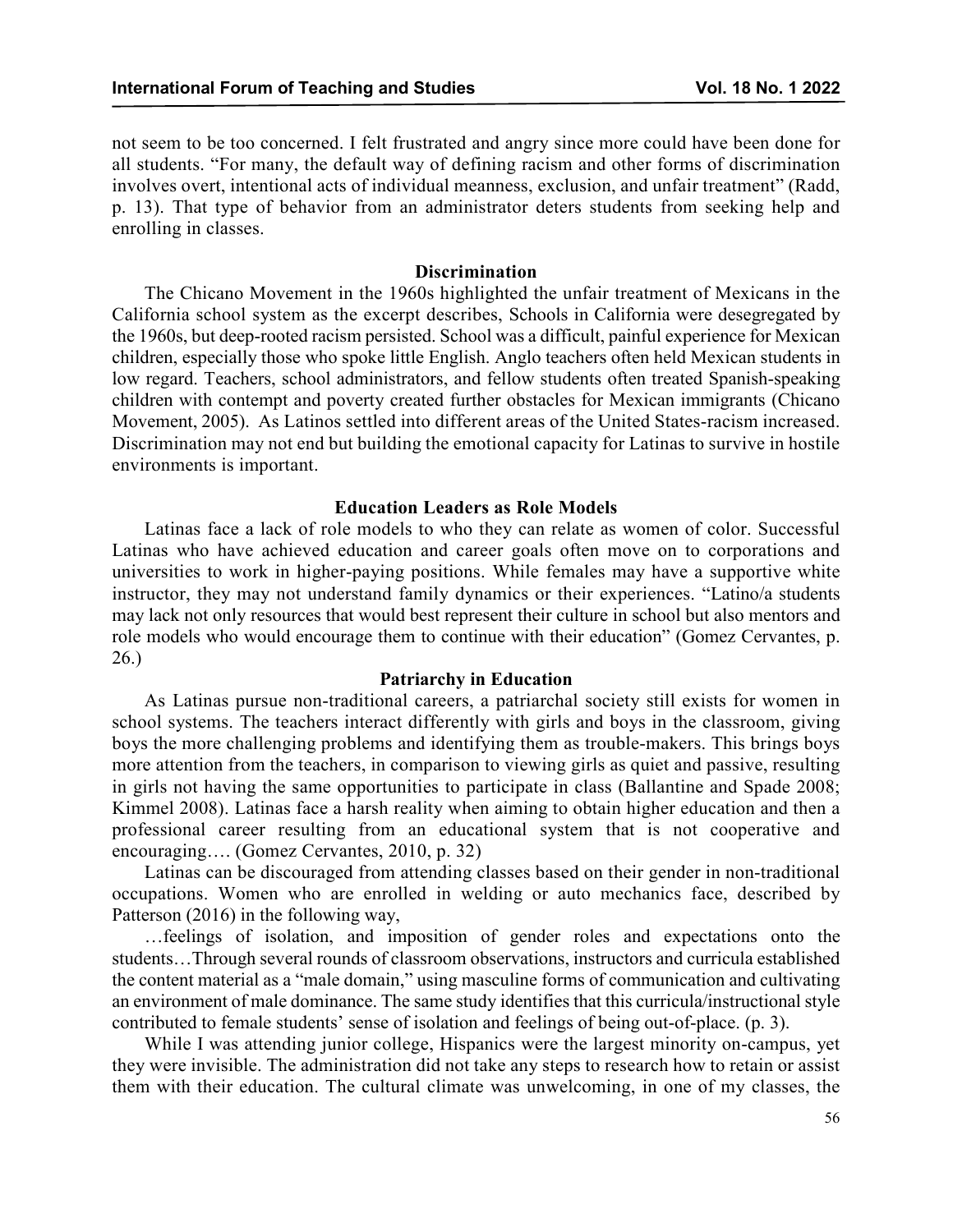instructor stated that if immigrants are coming to this country, they should speak English only. While making that statement, he looked directly at me since I was the only person of color in the classroom. Actions such as these deter Hispanic students, especially those born to immigrant parents, from continuing their education. Most colleges want to be recognized as Hispanic Serving Institutions (HSI),

Once they are certified it gives them eligibility to compete for grant programs set aside for HSIs, says Antonio R. Flores, President and CEO of the Hispanic Association of Colleges and Universities, known as HACU. Flores adds that those funds enable colleges to continue to recruit Hispanic students and to support them once on campus, guiding students to graduation day and setting alumni up for employment afterward" (Moody, 2020).

If a college is designated as HSI because they meet certain criteria, it should be providing more services and resources that the funding provides. Recruiting students is not the issue, it is retaining them that requires a more hands-on approach to understanding the many barriers that prevent them from dropping out of college.

## **Leadership Development**

As an employee, I decided to apply for a new leadership initiative at the college and I was accepted. According to the Center for Teaching and Learning at Moraine Valley Community College the leadership academy is

…designed to build a skilled and diverse pool of academic and administrative employees with the knowledge and competencies to be successful in leadership roles at all levels of employment at Moraine Valley Community College. The Leadership Academy promotes and encourages leadership development activities to reinforce the philosophical concept that everyone is a leader regardless of position or job classification.

The academy touched upon many aspects of leadership, for example, I learned not to react with emotions but to listen patiently and to help others solve issues.

Throughout my undergrad, my mentor was the Dean of the department. Nina voiced her concern regarding my leadership skills. She explained that she saw quite a bit of her characteristics in my personality, she had changed to be more successful in her role. It is difficult for me to accept criticism even though it may be well-intentioned. At first, I was embarrassed since she seemed to be only acknowledging my negative traits which were introversion and working independently. Due to the constant demands on my time involving projects and deadlines, I tend to become very stressed, and I shut down to cope until my emotions are under control. Emotional intelligence requires that I am aware of how I express my emotions, through facial expressions and tone, regulating those emotions to positively impact my critical thinking and problem-solving skills, and applying those skills effectively when collaborating with others" (Shenaar-Golan, p.446). If I had not applied those techniques, I would have been very difficult to work with. I began to engage with my coworkers instead of staying in my office. I became more outgoing by presenting at conferences and networking. I asked for input on projects and relied on my coworkers for assistance in planning presentations. My work life became much easier and enjoyable after applying new leadership skills.

Nina also formed a leadership group where I and three of my coworkers would meet weekly to learn and apply our new skills. We read about theory and there was more collaboration among us as we worked on projects. Arriaga (2020) stated,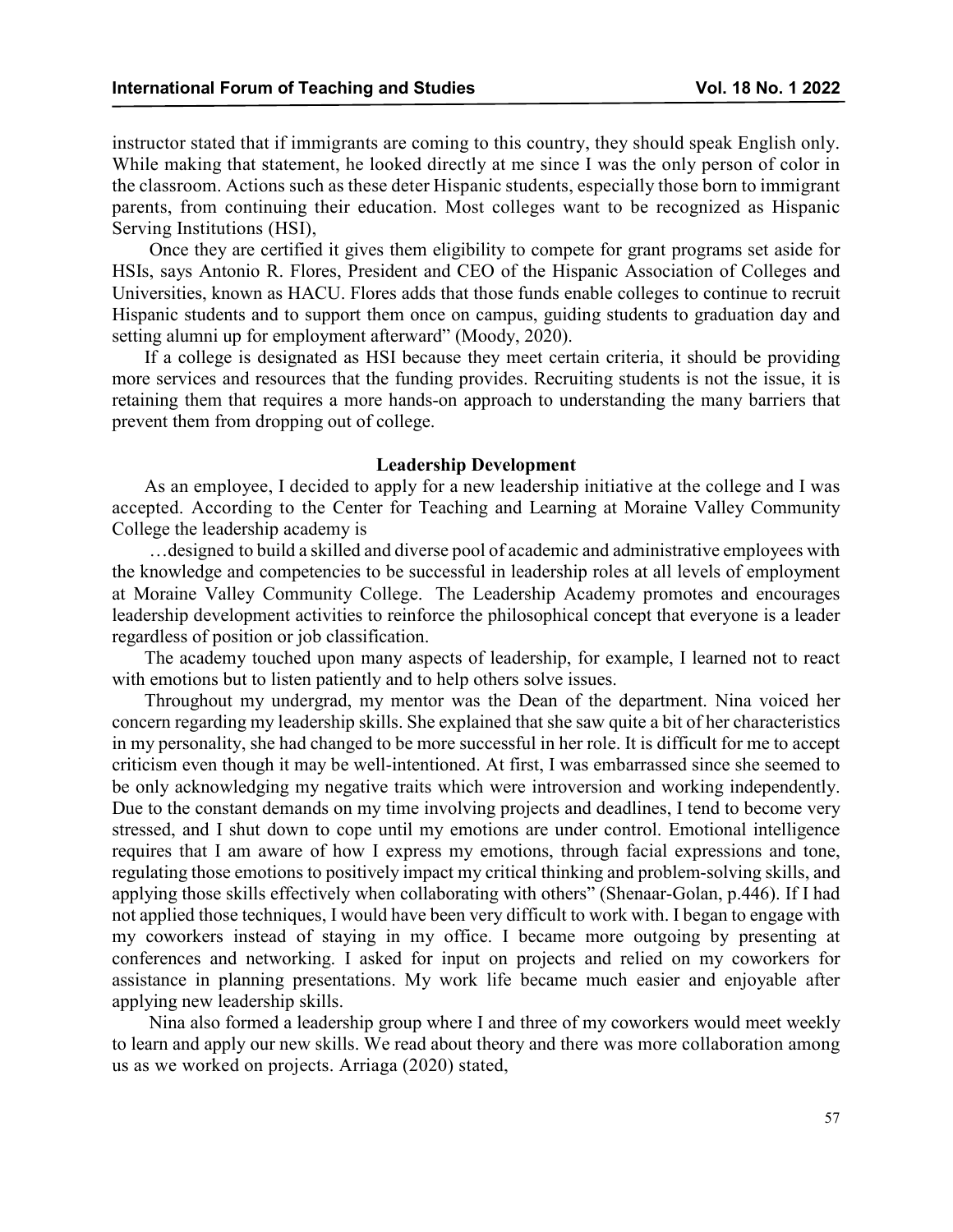…successful women leaders who share their stories of overcoming barriers will change the job itself through collaborative practices and shift the conversation. Female leaders mentoring aspiring female leaders will help change perceptions of women as "less than men" and more as successful peer" (pp. 42-43).

I am appreciative of the skills that I learned over the past year. The support I received gave me the courage I needed to go beyond my comfort zone. I was appointed as a board member representing the adult education community for a national organization. Meeting others in my profession allows for the opportunity to inquire about their program and their initiatives.

In my current position as Coordinator, I can achieve my earlier goal of supporting adult learners. I am now able to create a better program, orientations, and support groups that will encourage students to continue their education. To help female Hispanic students, I have cofounded the Empowerment of Latina Leadership Alliance (ELLA) and its mission is to empower, strengthen, and unite women to be inspired, to connect in a safe place where creativity, learning, life experiences, can unite us to serve each other, our families, and our communities. I encourage the participants to have a voice, to state their needs, they want to be educated but encounter family members who want them either to get married or work to contribute to the household. The best example of how they can be successful is by sharing my story, my hardships and letting them know, they will survive. ELLA is vital to their personal growth and their future. The needs of students are constantly evolving, and it is my responsibility to find or develop the support and resources they need.

#### **Implementing a Dream**

The idea for creating a leadership group for Latinas stems from my personal experiences as a Latina and professionally in my capacity as an educator. My coworker Christian, who was a Spanish GED instructor, knew of the students' struggles in and out of the classroom. Since we both are Latinas but from different generations, we both expressed a desire to make a difference. We work as a team to determine the meeting schedule and topics that the students have expressed an interest in. We naturally fall into team leadership which is "…acknowledging that multiple individuals may shift in and out of leadership roles as a team works toward goal achievement" (Dugan, 2017, p. 162). We realize that we both have different abilities and outlooks yet have equal input. "Coworkers who support one another and achieve together can be an antidote to service burnout. Working with others should be rejuvenating, inspirational, and fun." (Kouzes, 2019, p. 130). Fortunately, we work well together and are happy to continue working with students.

The purpose of the group is to meld the positive aspects of their cultural background with skills that will propel them into personal, academic, and career fulfillment. The need for a mentor, ideally with someone from the same cultural background with whom girls can identify, is vital to their emotional health. Mentors can facilitate the discussions; each participant can share their concerns and collectively examine areas that are preventing their advancement. This type of activity relieves the facilitator as the main source of information and guidance and shifts the power to the participants. It also increases their critical thinking and problem-solving skills. "Shared leadership in turn influences and is influenced by the achievements of leadership outcomes (i.e., increased group satisfaction, performance, and effectiveness…" (Dugan, 2017, p. 171). In participating in discussions, the students will learn to trust the process and continue to thrive in a non-judgmental environment